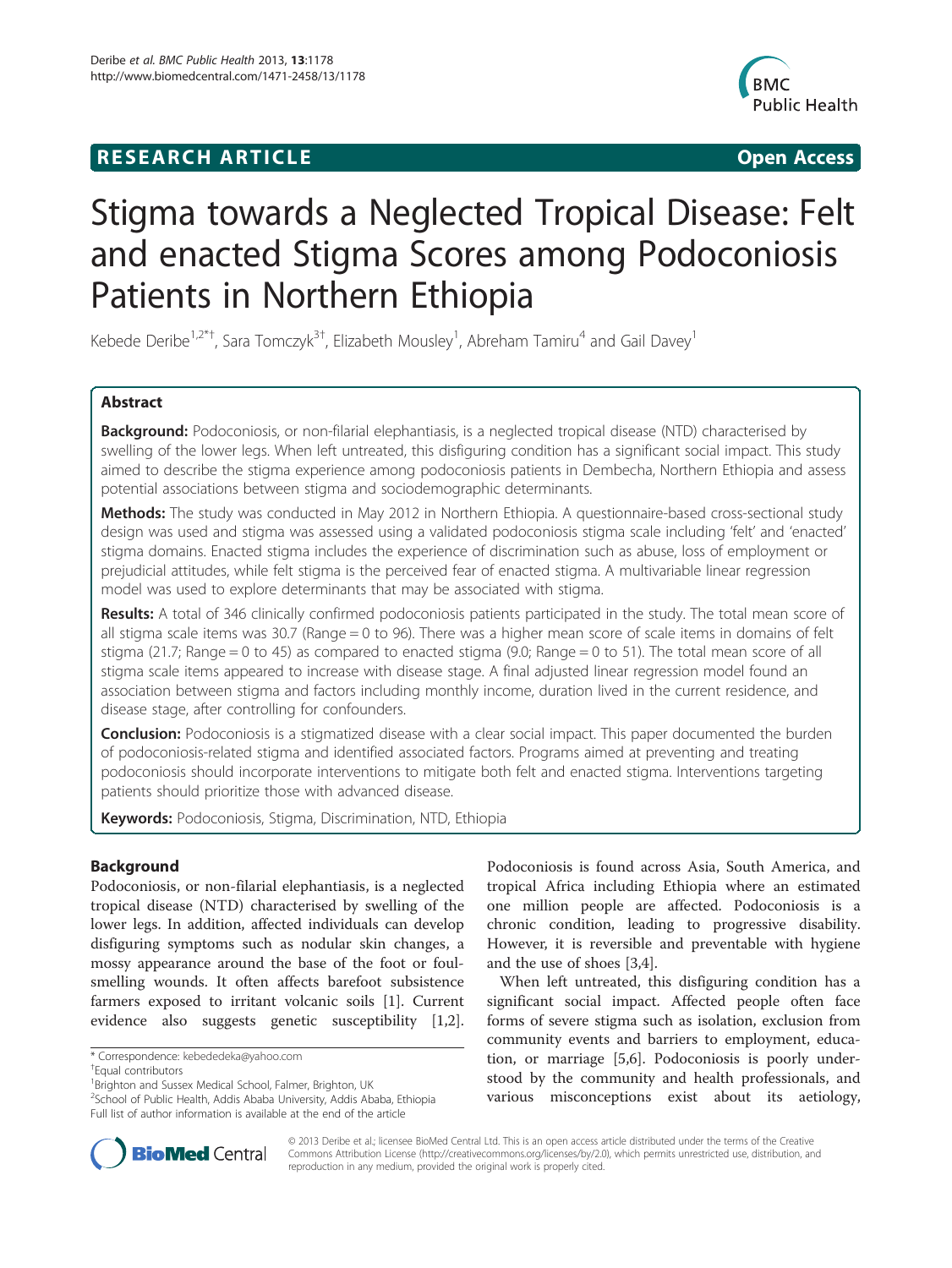transmissibility, and treatment [\[7\]](#page-6-0). In northern Ethiopia, 13% of podoconiosis patients experienced one or more forms of social stigma [\[8\]](#page-6-0). In Southern Ethiopia, more than 50% of community members interviewed in one study showed stigmatising attitudes towards podoconiosisaffected individuals while 100% of health professionals interviewed in a second study held one or more stigmatising attitudes [\[7,9\]](#page-6-0). Fear of further stigmatization among podoconiosis patients has been found to be a barrier to consistent shoe use (a control intervention) and participation in research such as podoconiosis genetic studies [[10,11\]](#page-6-0). Coping strategies used by patients while facing such stigma include active or avoidant behaviors and efforts to change relational meaning [[12](#page-6-0)]. We have previously reported reduction in quality of life among podoconiosis patients as compared to healthy controls [[13](#page-6-0)].

Stigmatization of podoconiosis patients is a clear example of health-related stigma. Health-related stigma has been described by Weiss et al. as "a social process or related personal experience characterized by exclusion, rejection, blame, or devaluation that results from experience or reasonable anticipation of an adverse social judgement about a person or group identified with a particular problem" [\[14](#page-6-0)]. This can lead to social, health, and psychological consequences [[15\]](#page-7-0). In particular, stigma-related structures of exclusion can lead to harmful delays in diagnosis or treatment-seeking due to fear, shame, or lack of economic capital (as a result of social exclusion) [\[16](#page-7-0)]. Health-related stigma as described above can include enacted and felt stigma; enacted stigma includes the experience of discrimination such as abuse, loss of employment or prejudicial attitudes [[17,18\]](#page-7-0), while felt stigma is the perceived fear of enacted stigma [[17,19\]](#page-7-0).

Health-related stigma has been described for other major NTDs including lymphatic filariasis (LF), schistosomiasis, onchocerciasis, leishmaniasis, Buruli ulcer and leprosy [[20-29\]](#page-7-0). Studies have described NTD-related stigma experiences in a broad range of domains. Stigma among leprosy patients has been well-studied and provides examples of stigma in domains such as mobility, domestic life, interpersonal interactions and relationships, community, social and civic life and other major life areas [\[30,31\]](#page-7-0). For other NTDs, individual studies have focused on particular stigma experiences such as social isolation (as in the case of LF and Buruli ulcer) or issues of self-esteem (as in onchocerciasis) [\[21,27,32](#page-7-0)]. Individual symptoms of NTDs have been noted as the source of stigma such as haematuria in urinary schistosomiasis, Buruli ulcer or onchocercal skin lesions, leishmaniasis scars and LF lymphoedema or hydrocele [\[22,24](#page-7-0)-[26](#page-7-0)]. As a consequence of this stigma, many studies have reported delayed treatment due to shame and lack of household support or economic means [\[15,21,27,33\]](#page-7-0).

Potential determinants of stigma related to NTDs have also been explored. Young age and increasing disease stage were found to be risk factors for stigma among various studies. In a study by Yanik et al., younger generations affected by cutaneous leishmaniasis showed less acceptance of stigma than older adults [\[34](#page-7-0)]. Age and social role appeared to influence social connectedness among LF patients in a study by Person et al. [\[29](#page-7-0)]. In the same study, stigma appeared to be correlated with increasing disease stage [[29](#page-7-0)]. Higher grades of lymphoedema and hydrocele were also associated with increased stigma in a study by Kumari et al. [\[35\]](#page-7-0). Other studies found that stigma scores were not associated with any personal characteristics or disease factors as described by Brieger *et al.* in the case of onchocerciasis [\[32](#page-7-0)]. Vlassoff et al. looked particularly at gender and stigma of onchocercal skin disease across Africa, but found no significant differences [\[25\]](#page-7-0). This study aimed to determine the scale of stigma among podoconiosis patients in Dembecha, Northern Ethiopia and assess potential associations between stigma and other factors.

## Methods

The study was conducted in May 2012 in Dembecha woreda (district), Northern Ethiopia. Dembecha is part of West Gojjam zone in Amhara Region State and has a population of 142,118. The woreda consists of 29 kebeles (smallest administrative unit) and the majority of residents come from the Amhara ethnic group (99.82%), use Amharic as their first language (99.87%), and identify themselves as Ethiopian Orthodox Christians (98.47%) [\[36\]](#page-7-0).

A questionnaire-based cross-sectional study design was used. Stigma was assessed using a validated podoconiosis stigma scale in the domains of felt (15 scale items) and enacted stigma (17 scale items). In previous testing, the scale showed good consistency (i.e. Cronbach's alpha greater than 0.7) and satisfactory validity with modest correlation between items. Significant correlation existed between felt and enacted stigma patient scales (Spearman's  $r = 0.892$ ,  $p < 0.001$  [\[17\]](#page-7-0).

Podoconiosis treatment services (patient self-help groups, education on foot hygiene, wound care, bandaging, minor surgery and provision of subsidized shoes), were offered for the first time in the study area during 2011 as part of the International Orthodox Christian Charities (IOCC) Gojjam Podoconiosis Project. Prior to these services, a baseline survey was conducted in Dembecha woreda and identified 1,704 cases of podoconiosis from 51,017 screened individuals (i.e. prevalence in individuals greater than 15 years was 3.3%) [[6\]](#page-6-0). Seven kebeles in Dembecha woreda with the highest prevalence estimates from the baseline survey were selected for this study. Patients included in the previous baseline survey were then contacted again for this study. Convenience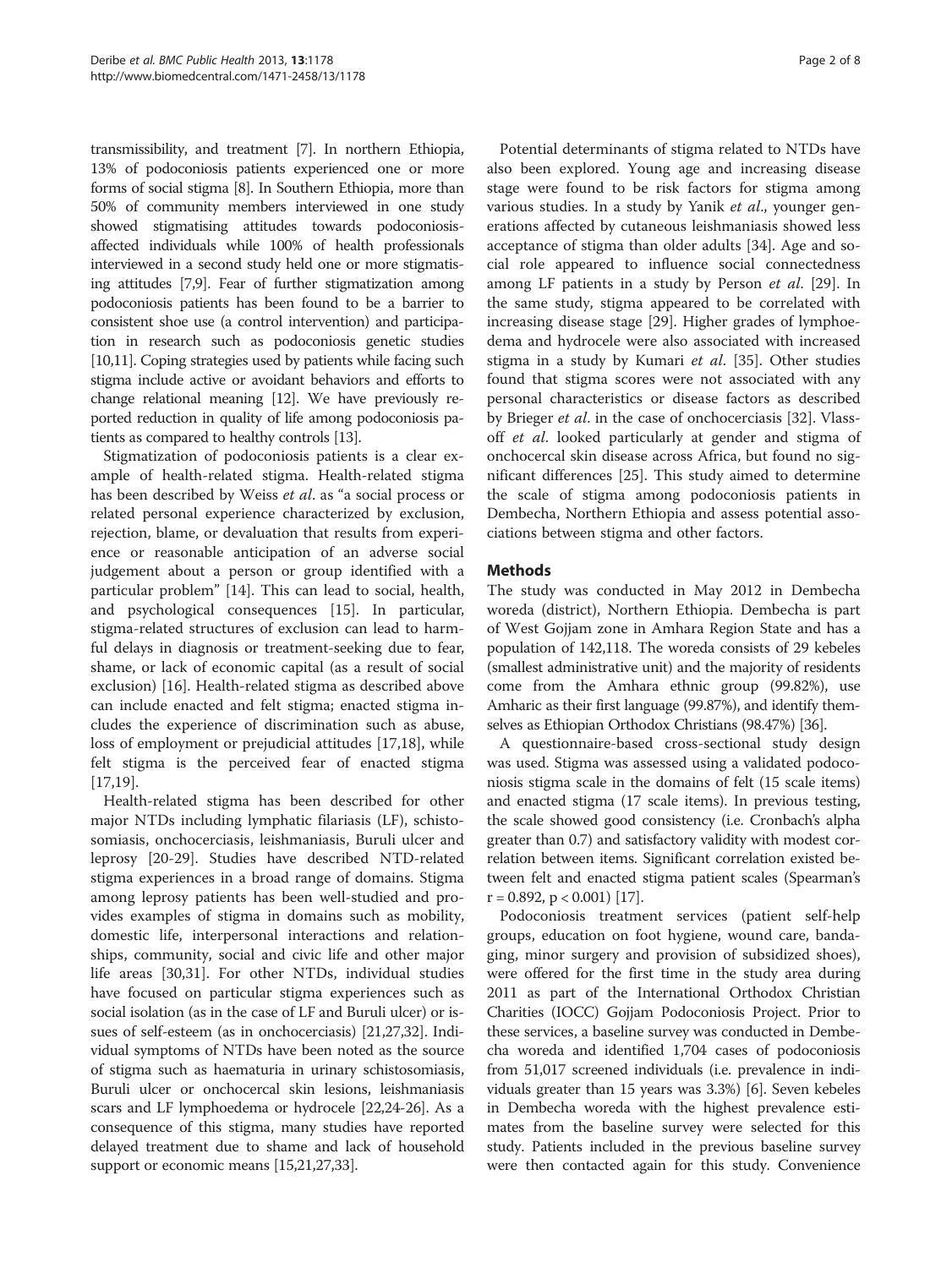sampling was used to select the first 50 available patients from each kebele list (i.e. a near-total sample). Random selection was not feasible due to the distribution of patients over considerable distances within each kebele. Individuals under 15 years were excluded. The total study sample included 346 clinically confirmed adult podoconiosis patients.

The questionnaire was piloted before the study using seven patients within the town of Debre Markos. Translation and understanding of the scale was reviewed and corrections were made to ensure clarity. Data collection was conducted for five days from 3<sup>rd</sup> to 7<sup>th</sup> May 2012. Seven nurses (one per kebele) were responsible for data collection. These nurses were familiar with the local area, fluent in Amharic, and had sufficient medical background knowledge. They received training on podoconiosis basics, the objective of the study, the potential impacts of the study, details about the podoconiosis scale, patient selection and informed consent. The nurses used the scales for structured interviews because patient low literacy levels prevented self-completion. Additionally, three supervisors, oversaw the data collection process, answered queries and reviewed scale reliability.

SPSS-19 was used for the data analysis. Data were checked, cleaned, and missing scale values were replaced with the items' average. Data were analyzed using STATA version 11. A descriptive analysis was first conducted to define the basic characteristics of the podoconiosis cases. Stigma was estimated by mean scores in: (1) total stigma scale items, (2) domains of felt stigma only, and (3) domains of enacted stigma only. Stigma was then considered the main outcome and mean scores were calculated for comparison with previous podoconiosis stigma studies conducted in other Ethiopian regions. The Wilcoxon rank sum and Kruskal-Wallis tests were used to analyse mean stigma scale scores according to sociodemographic determinants and other factors. Stigma scores were treated as continuous variables and a multivariable linear regression model was used to explore factors that may be associated with stigma. All variables were included in the model according to conceptual background knowledge and cross-tabulations (ie. age, education, marital status, place of residence, duration lived in current residence, socioeconomic status, and disease stage). All variables remained in the final model with p-values less than 0.05 were considered significantly associated with overall stigma.

Ethical approval was obtained from Amhara Regional Health Bureau in Northern Ethiopia and the Research Governance and Ethics Committee of Brighton and Sussex Medical School. Written informed consent was sought from all participants including thumbprints for those unable to sign. Consent from parents or guardians was obtained for individuals aged <18 years. All data were anonymised and kept on a password-protected area. Identifiable information was stored separately from other research data.

### Results

The descriptive analysis can be seen in Table [1.](#page-3-0) The age of cases ranged from 15 to 80 years and the mean was 45.7 years (standard deviation [SD] =13.2). There were more female cases (59.8%) than male, and the majority lived in a rural area (98.0%), worked as farmers (72.8%) and were illiterate (76.6%). Approximately half of the cases were married (57.2%) and had no formal schooling (56.8%). All of the cases had an Amhara ethnic background (100%). Household income ranged from 0 to 1500 ETB per month and the mean was 285.14 ETB per month (SD = 206.42).

The total mean score of all stigma scale items was 30.7 (Range = 0 to 96) as seen in Table [2](#page-3-0). There was a higher mean score of scale items in domains of felt stigma  $(21.7;$  Range = 0 to 45) as compared to enacted stigma  $(9.0; \text{ Range} = 0 \text{ to } 51)$ . In the felt stigma domains, the highest mean score was found in scale items related to interpersonal interactions (17.6; Range = 0 to 21). In the enacted stigma domains, the highest mean score was found in scale items related to community, social, and civic life  $(3.9;$  Range = 0 to 18). The felt and enacted stigma scales correlated significantly (Spearman's  $r=$ 0.626; p < 0.001). As seen in Figure [1,](#page-4-0) the total mean score of all stigma scale items appeared to increase with disease stage, peaking at stage 4 and decreasing at stage 5.

Mean stigma scores according to sociodemographic determinants and other factors are summarised in Table [3](#page-5-0): Those living in an urban area had a statistically significant higher stigma score across total stigma scale items, in domains of felt stigma, and in domains of enacted stigma than those living in a rural area ( $p = 0.013$ ,  $p = 0.006$ ,  $p = 0.036$ , respectively). A statistically significant difference was also found across disease stages in total stigma scale items, in domains of felt stigma, and in domains of enacted stigma ( $p = 0.005$ ,  $p = 0.002$ ,  $p = 0.001$ , respectively) and across household income groups in domains of enacted stigma only ( $p = 0.001$ ).

A final adjusted linear regression model was controlled for age, education, marital status, place of residence, duration lived in current residence, monthly income, and disease stage as seen in Table [4.](#page-5-0) In this model, podoconiosis patients with a monthly income greater than the median were predicted to have a 5.18 point higher total mean stigma score (95% CI: 2.08 to 8.28) than those with a monthly income of less than the median ( $p = 0.001$ ). Patients with disease stages 3 or higher were predicted to have 5.12 point higher total mean stigma score (95% CI: 2.06 to 8.18) than those with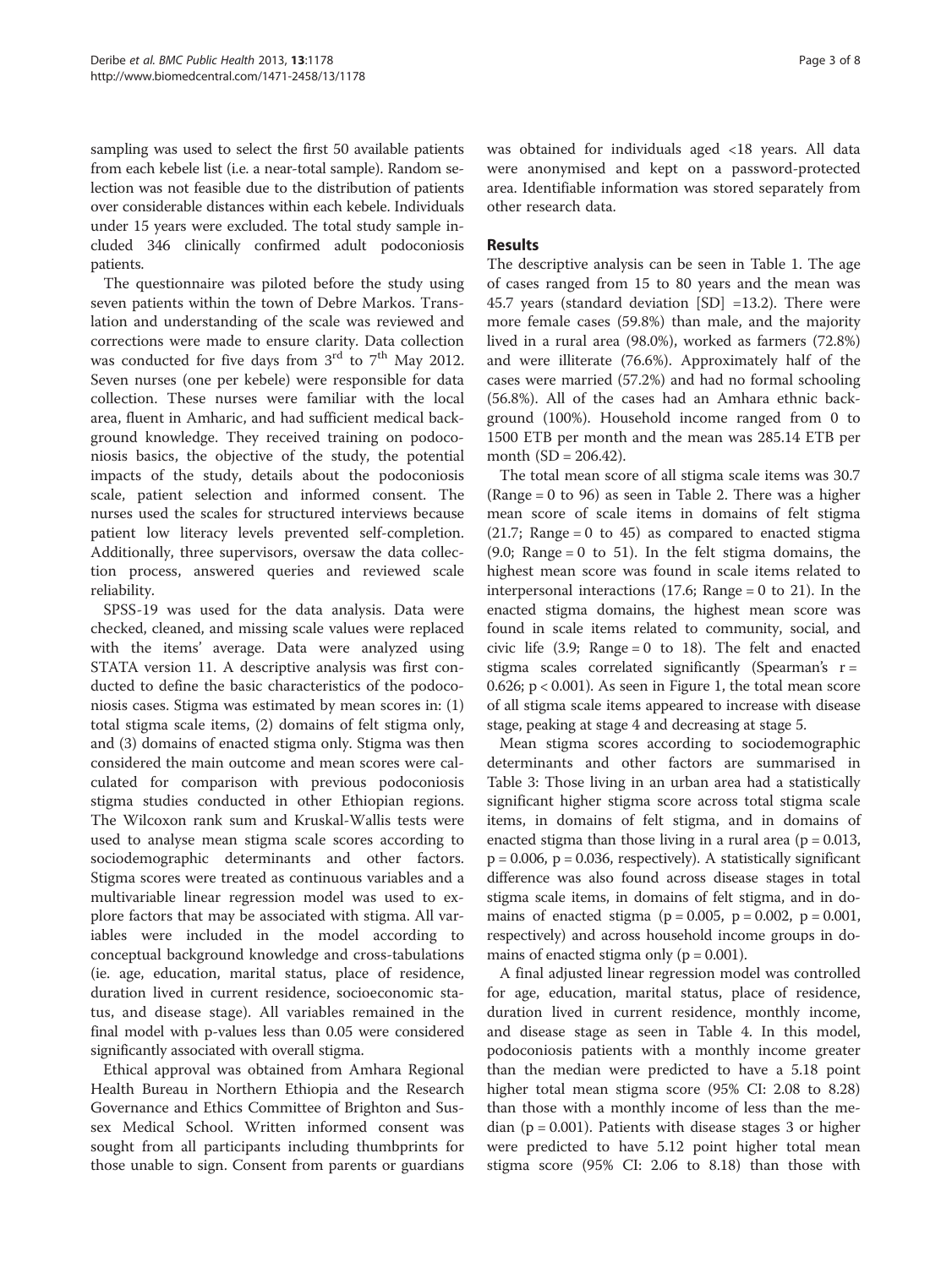#### <span id="page-3-0"></span>Table 1 Basic characteristics of the podoconiosis patients in Dembecha, Northern Ethiopia, May 2012 (N =  $346$ )

| Variables                     |                                    | Number (%)     |
|-------------------------------|------------------------------------|----------------|
| Gender                        | Male                               | 139 (40.2)     |
|                               | Female                             | 207 (59.8)     |
| Age (years)                   | Mean *(SD)                         | 45.74 (13.2)   |
|                               | $15 - 24$                          | 10(2.9)        |
|                               | $25 - 34$                          | 63 (18.2)      |
|                               | $35 - 44$                          | 79 (22.8)      |
|                               | $45 - 54$                          | 92 (26.6)      |
|                               | $55 - 64$                          | 75 (21.7)      |
|                               | $65+$                              | 27(7.8)        |
| Area of Residence             | Rural                              | 339 (98.0)     |
|                               | Urban                              | 7(2.0)         |
| Occupation                    | Farmer                             | 252 (72.8)     |
|                               | Traders                            | 36 (10.4)      |
|                               | Employed                           | 6(1.7)         |
|                               | Daily Labourer                     | 21(6.1)        |
|                               | Housewife                          | 0(0.0)         |
|                               | Student                            | 4(1.2)         |
|                               | Jobless                            | 16(4.6)        |
|                               | Other                              | 11(3.2)        |
| Ethnicity                     | Amhara                             | 346 (100.0)    |
| Educational status            | Not literate                       | 265 (76.6)     |
|                               | Able to read and write             | 46 (13.3)      |
|                               | Primary (grade 1-6)                | 27(7.8)        |
|                               | Secondary (grade 7-12)             | 8(2.3)         |
| Household Income (Birr/month) | Median (range)*                    | 296.8 (0-1500) |
|                               | 1 <sup>st</sup> quintile (poorest) | 86 (24.9)      |
|                               | 2 <sup>nd</sup> quintile           | 77 (22.3)      |
|                               | 3 <sup>rd</sup> quintile           | 79 (22.8)      |
|                               | 4 <sup>th</sup> quintile           | 56 (16.2)      |
|                               | 5 <sup>th</sup> quintile (richest) | 48 (13.9)      |
| Marital Status                | Married                            | 198 (57.2)     |
|                               | Unmarried                          | 30 (8.7)       |
|                               | Divorced                           | 63 (18.2)      |
|                               | Widowed                            | 55 (15.9)      |
| Other Co-morbidities          | Yes                                | 64 (18.5)      |
|                               | No                                 | 282 (81.5)     |
| Podoconiosis Disease Stage    | Stage 1                            | 51 (14.9)      |
|                               | Stage 2                            | 175 (51.2)     |
|                               | Stage 3                            | 93 (26.9)      |
|                               | Stage 4                            | 15(4.3)        |
|                               | Stage 5                            | 8(2.3)         |

\*Median age = 45 years (interguartile range  $IQR$  = 35 to 55 years) and median household income = 296.75 ETB per month (IQR = 107.50 to 370.00 ETB).

## Table 2 Mean stigma scale scores from podoconiosis patients in Dembecha, Northern Ethiopia, May 2012  $(N = 346)$

| Category                                                                         | Mean (SD) | 95% CI        |
|----------------------------------------------------------------------------------|-----------|---------------|
| Total stigma scale items                                                         |           |               |
| Total: Mean score of all stigma scale items<br>ranging from 0 to 96              | 30.7(0.1) | $29.3 - 32.2$ |
| Felt stigma: Mean score of scale items<br>ranging from 0 to 45                   | 21.7(0.3) | $21.2 - 22.3$ |
| Enacted stigma: Mean score of scale items<br>ranging from 0 to 51                | 9.0(0.5)  | $8.0 - 10.0$  |
| Domains of felt stigma only                                                      |           |               |
| Interpersonal interactions: Mean score of<br>scale items ranging from 0 to 21    | 17.6(0.1) | $17.3 - 17.9$ |
| Major life areas: Mean score of scale items<br>ranging from 0 to 15              | 2.4(0.2)  | $2.0 - 2.8$   |
| Community, social, civic life: Mean score<br>of scale items ranging from 0 to 9  | 1.8(0.1)  | $1.5 - 2.0$   |
| Domains of enacted stigma only                                                   |           |               |
| Interpersonal interactions: Mean score of<br>scale items ranging from 0 to 11    | 2.2(0.1)  | $1.9 - 2.5$   |
| Major life areas: Mean score of scale items<br>ranging from 0 to 18              | 2.8(0.2)  | $2.4 - 3.3$   |
| Community, social, civic life: Mean score<br>of scale items ranging from 0 to 18 | 3.9(0.2)  | $3.6 - 4.3$   |

disease stage 1 ( $p = 0.001$ ). Finally, as duration of residence in an area increased by one year, the stigma mean score decreased by 0.13 points (coeff = −0.13: 95% CI:  $-0.23$  to  $-0.04$ ) (p = 0.007).

## **Discussion**

This study chose to use the validated podoconiosis stigma scale consisting of distinct domains: felt and enacted stigma. As defined by Weiss et al. for NTDs, the hidden distress model distinguishes enacted stigma from felt stigma [\[28\]](#page-7-0). However, various measurements or definitions of stigma beyond the hidden distress model have been used in NTD-related stigma research, making direct study comparisons difficult [[37\]](#page-7-0). This study aimed to first describe the stigma experience among podoconiosis patients by felt or enacted stigma and then to assess potential associations between stigma and sociodemographic determinants among other factors. There was a significantly higher mean stigma score of scale items in domains of felt stigma (highest in interpersonal interactions) as compared to enacted (highest in community, social and civic life). This is comparable to leprosy where felt stigma appears to be more widespread than enacted stigma [[30\]](#page-7-0).

Fewer analytical NTD-stigma studies were found than descriptive research. In this study, an association was found between stigma and factors including monthly income, marital status, and disease stage after controlling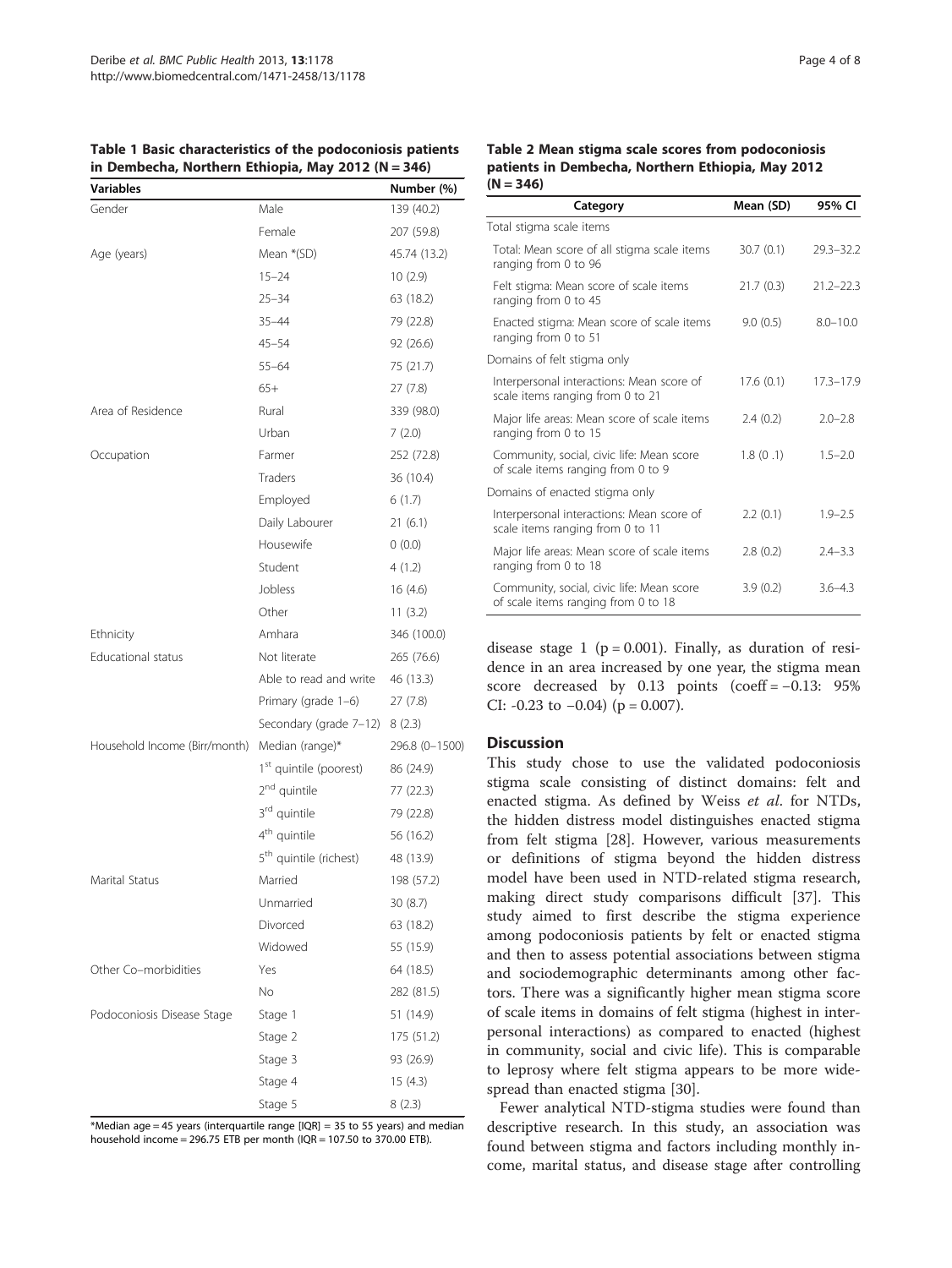<span id="page-4-0"></span>

for confounders. Similarly, disease stage was found to be associated with stigma among LF patients in other studies [\[29,35\]](#page-7-0). This may be because increased podoconiosis disease stage is more visible than lower stages. Patients with advanced disease may not be able to hide from the community, exacerabating the extent of stigma felt or experienced. Young age was not found to be a significant risk factor in this study in contrast to other NTD-stigma studies [[29,34](#page-7-0)]. Another study on leprosy chose to explore quality of life as the main outcome and found associations between decreased quality of life and stigma in addition to fewer years of education, the presence of deformities, and a lower annual income [\[37](#page-7-0)]. As shown in Figure 1, the mean stigma increases up to stage 4 steadily and decreases among stage 5. This might be due to the small sample of stage 5 patients rather than an actual trend.

Stigma research on TB and HIV/AIDS also provides comparisons. A study by Somma et al. explored determinants of TB-related stigma across Malawi, Bangladesh, and India. In Malawi, never having been married, reduced income and unemployment were associated with greater stigma. In India, never having been married and reduced income were assoiated with greater stigma. In Bangladesh, female sex, physical weakness and young age were associated with greater stigma [\[38\]](#page-7-0). For HIV/AIDS-related stigma, a study by Infante et al. identified gender, social class, and ethnicity as significiant determinants in Mexico whereas a study by Wong identified ethnicity, age, socioeconomic group, and an urban setting as significant determinants in Malaysia [[39,40](#page-7-0)]. These results reflect region-specific differences.

In contrast to the TB and HIV/AIDS-related stigma research [[5\]](#page-6-0), this study found that individuals with higher income experienced or felt more stigma. This might be partly explained by patients with higher socioeconomic status being more socially and economically involved exposing them to further stigmatization than those who use avoidant coping strategies [[12\]](#page-6-0). The difference in life experience between those with higher and lower socioeconomic status may significantly differ, resulting in differences in acceptable thresholds of stigma between these two groups. In further analysis the enacted stigma was significantly assoacited with dichotomized income  $(p = 0.003)$ , whereas there was no assoacition between felt stigma and dichotomized income (p = 0.747). This needs further research to explore the interplay between income and stigma in this study setting. Finally, duration of stay in the current residence was found to predict stigma. As the duration increases, the level of stigma decreases, which might be due to the social networks established or more familiarity with individual patients.

Our finding suggests that felt stigma is more prevalent than enacted stigma. This might imply that patients tend to overestimate stigma. Efforts to diminish podoconiosis stigma should focus on counseling patients to live with podoconiosis and use a multidisciplinary approach to develop positive self-image through counseling.

This study had several strengths. The podoconiosis stigma scale tool used had proven consistency and validity in Ethiopia, although in a different community [\[17](#page-7-0)]. Nurses, with medical backgrounds, language fluency and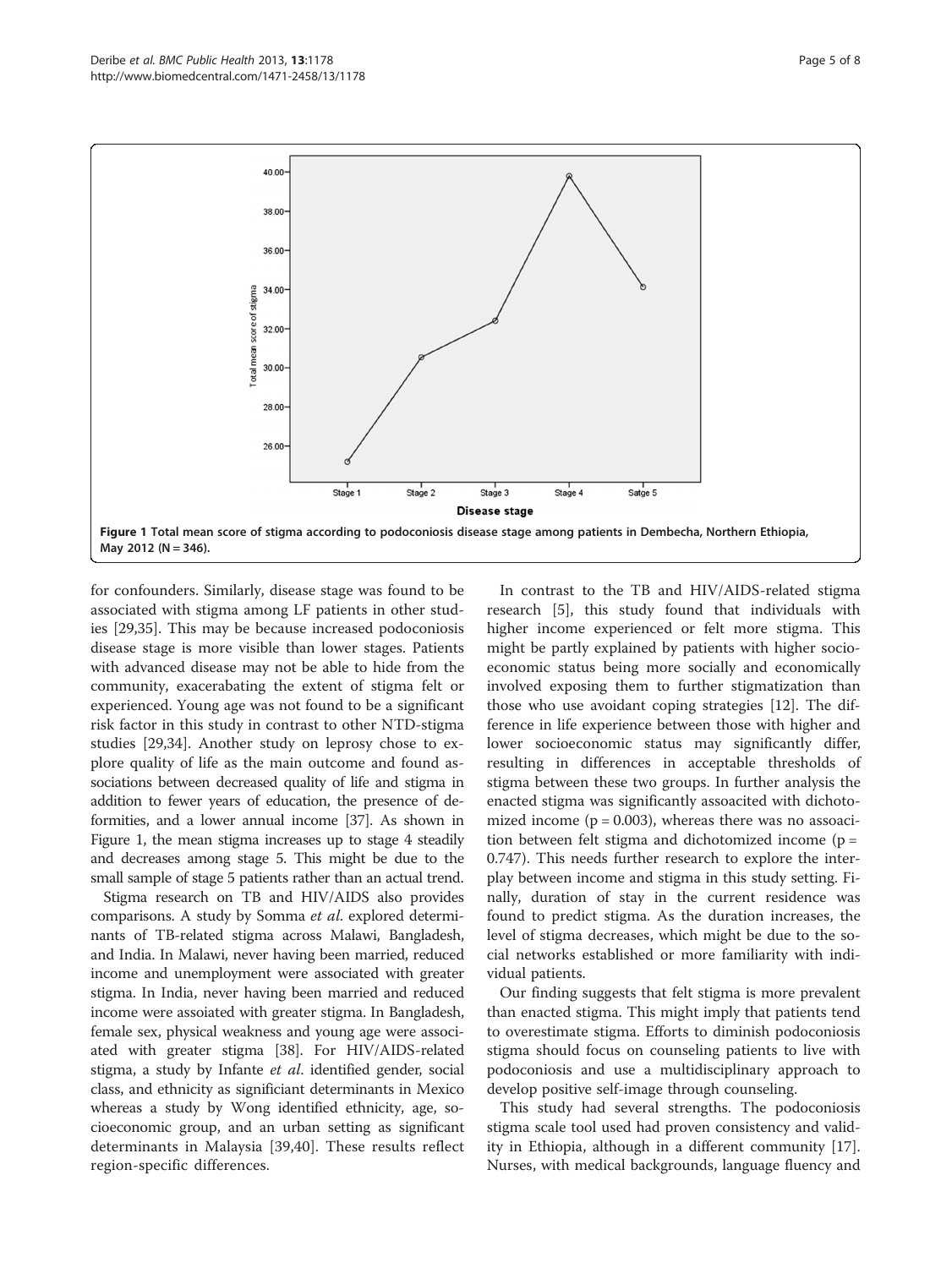| Variable                            |                           | Mean stigma scores  |          |             |          |                       |          |
|-------------------------------------|---------------------------|---------------------|----------|-------------|----------|-----------------------|----------|
|                                     |                           | <b>Total stigma</b> | P-value* | Felt stigma | P-value* | <b>Enacted stigma</b> | P-value* |
| Sex                                 | Male                      | 31.4                | 0.287    | 22.2        | 0.269    | 9.2                   | 0.194    |
|                                     | Female                    | 30.3                |          | 21.4        |          | 8.8                   |          |
| Monthly income                      | 1 (Lowest)                | 29.0                | 0.996    | 21.4        | 0.996    | 7.6                   | 0.001    |
|                                     | $\overline{2}$            | 30.6                |          | 21.7        |          | 8.9                   |          |
|                                     | 3                         | 30.2                |          | 21.6        |          | 8.6                   |          |
|                                     | $\overline{4}$            | 28.4                |          | 21.7        |          | 6.7                   |          |
|                                     | 5 (Highest)               | 37.4                |          | 22.7        |          | 14.8                  |          |
| Age                                 | <45 years                 | 32.8                | 0.456    | 22.1        | 0.456    | 10.7                  | 0.062    |
|                                     | 45-64 years               | 29.5                |          | 21.7        |          | 7.9                   |          |
|                                     | $\geq$ 65 years           | 28.1                |          | 20.6        |          | 7.5                   |          |
| Residence                           | Rural                     | 30.5                | 0.013    | 21.6        | 0.006    | 8.9                   | 0.036    |
|                                     | Urban                     | 39.3                |          | 25.6        |          | 13.7                  |          |
| Education                           | Illiterate                | 30.6                | 0.531    | 21.6        | 0.531    | 9.1                   | 0.794    |
|                                     | Up to primary schooling   | 31.8                |          | 22.6        |          | 8.6                   |          |
|                                     | Up to secondary schooling | 30.2                |          | 21.6        |          | 9.0                   |          |
| Comorbidities                       | Yes                       | 33.2                | 0.554    | 22.1        | 0.965    | 10.9                  | 0.350    |
|                                     | No                        | 30.2                |          | 21.6        |          | 8.5                   |          |
| Marital Status                      | Married                   | 29.9                | 0.130    | 21.6        | 0.414    | 8.3                   | 0.114    |
|                                     | Unmarried                 | 31.8                |          | 21.9        |          | 9.9                   |          |
| Disease Stage                       | Stage 1                   | 25.2                | 0.005    | 19.7        | 0.002    | 5.5                   | 0.001    |
|                                     | Stage 2                   | 30.5                |          | 21.7        |          | 8.8                   |          |
|                                     | Stage 3                   | 32.4                |          | 22.4        |          | 10.0                  |          |
|                                     | Stage 4                   | 39.8                |          | 24.7        |          | 15.1                  |          |
|                                     | Stage 5                   | 34.1                |          | 22.9        |          | 11.3                  |          |
| Time lived in the current residence | $\leq$ 5 years            | 36.5                | 0.804    | 23.1        | 0.804    | 13.1                  | 0.359    |
|                                     | 6-10 years                | 31.1                |          | 21.9        |          | 9.2                   |          |
|                                     | $11-15$ years             | 31.3                |          | 21.2        |          | 10.1                  |          |
|                                     | >15 years                 | 30.4                |          | 21.7        |          | 8.7                   |          |

### <span id="page-5-0"></span>Table 3 Mean stigma scale scores according to sociodemographic determinants and other factors among podoconiosis patients in Northern Ethiopia, May 2012 (N = 346)

\*Statistical significance was considered p < 0.05. Wilcoxon rank sum and Kruskal-Wallis tests were used as appropriate to derive the p-values.

## Table 4 A linear regression analysis of total mean stigma scale scores and sociodemographic determinants among other factors in podoconiosis patients in Northern Ethiopia, May 2012 (N = 346)\*

| Variable*                           | Unadjusted coefficient (95% CI) | Adjusted coefficient (95% CI)** | P-value  |
|-------------------------------------|---------------------------------|---------------------------------|----------|
| Disease stage: Stage 3 or higher    | 4.73 (1.70 to 7.75)             | 5.12 (2.06 to 8.18)             | $0.001*$ |
| Monthly income: Greater than median | $2.27$ (-0.6 to 5.2)            | 5.18 (2.08 to 8.28)             | $0.001*$ |
| Marital status: Unmarried           | $1.92$ (-1.0 to 4.8)            | $2.29$ (-0.83 to 5.41)          | 0.149    |
| Age in years 45-64                  | $-2.38$ ( $-5.39$ to 0.64)      | $0.74$ (-0.41 to 2.69)          | 0.671    |
| Age in years $> = 65$               | $-3.39$ ( $-8.98$ to 2.19)      | $0.58$ (-5.67 to 6.83)          | 0.855    |
| Education: Illiterate               | $2.56$ (-0.87 to 5.98)          | 1.66 (-1.72 to 5.05)            | 0.335    |
| Place of residence: Urban           | $8.75$ (-1.43 to 18.93)         | $8.72$ (-1.32 to 18.75)         | 0.088    |
| Duration lived in the area £        | $-0.12$ ( $-0.19$ to $-0.03$ )  | $-0.13$ ( $-0.23$ to $-0.04$ )  | $0.007*$ |

\*Reference groups: Disease stage (stage 1 and 2), Monthly income (less than median), Martial status (married), Age < 45, Education, literate, Place of residence, rural. £ Duration lived in the area was treated as continuous variable.

\*\*Adjusted coefficients were controlled for all other variables in the table.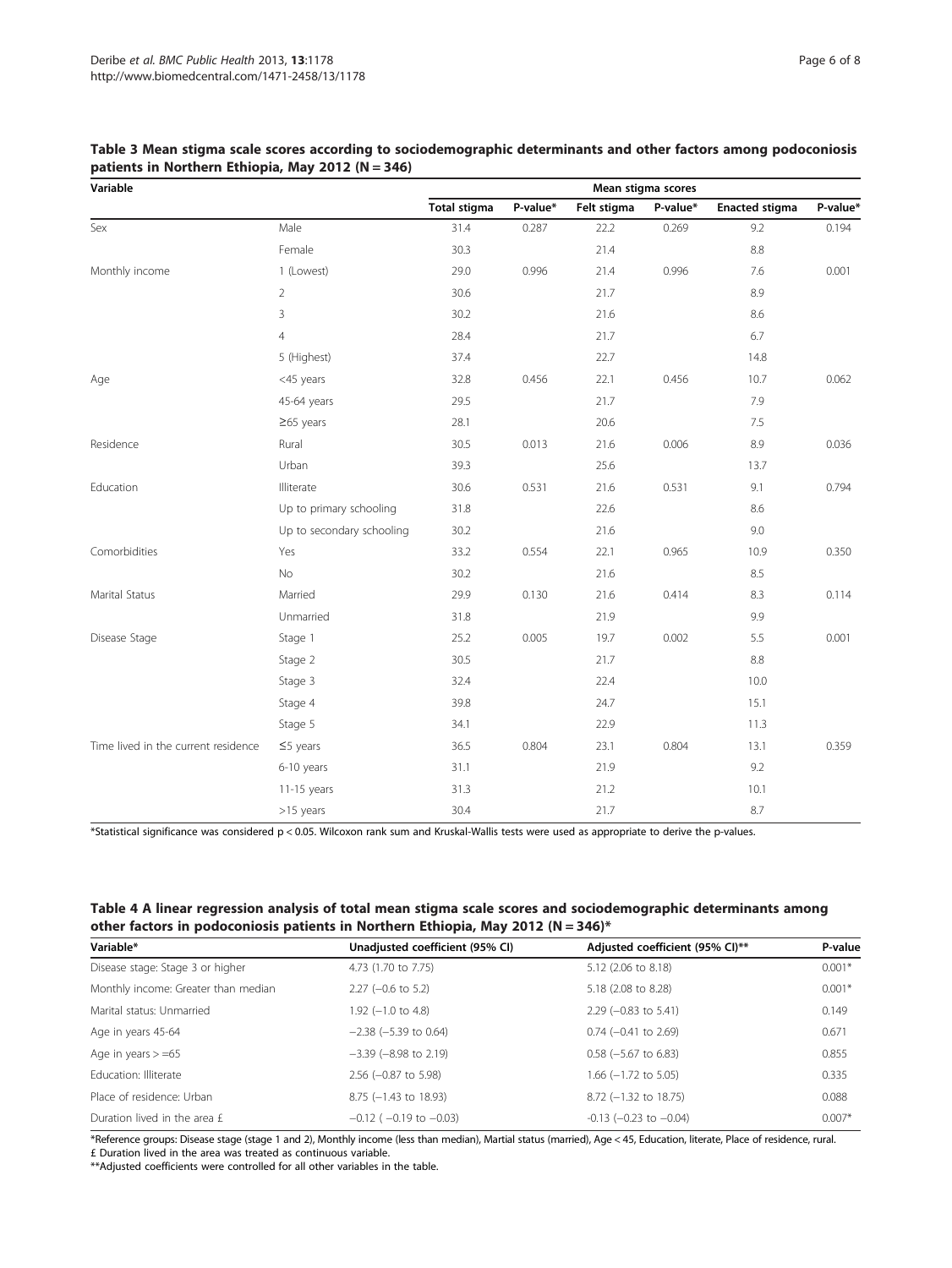<span id="page-6-0"></span>understanding of local culture, acted as the data collectors. However, the study also had various limitations. Definitions of stigma often change across settings and time and can be difficult to measure, as summarized by Hotez et al. and reflected in several studies on TB and HIV/AIDS-related stigma [[38](#page-7-0)-[41\]](#page-7-0). Although validated, the scale may have some discrepancies across location or time. A mixed methods approach was not used in this study, so it lacked the qualitative depth displayed by other studies such as that by Stienstra et al. which used quantitative and qualitative data from interviews with patients and control subjects to study stigma towards Buruli ulcer [[23\]](#page-7-0). Several groups were not studied to gain a full understanding of podoconiosis stigma, including community residents, health-care personnel, community leaders, and families of stigmatised individuals as identified by Weiss et al. [14]. The study design also did not allow for any comparisons of stigma across different settings such as the study by Person et al. which compared health-related stigma among women with lymphatic filariasis from the Dominican Republic and Ghana. Antecedents, consequences, coping strategies and outcomes indicated that Dominican women seemed far better off than Ghanaians in their experience of stigma [\[20](#page-7-0)]. Lastly, the use of nurses as data collectors in the community may have also biased the results if subjects felt pressurised to give answers or participate in the study (due to power differentials between the nurses and community members or misunderstandings about the difference between clinical versus research objectives). However, all research participants were informed about the study's objectives and told that participation in the study would not affect their access to health services.

#### Conclusion

Podoconiosis has a clear social impact. These social consequences and stigmatization are barriers to podoconiosis control and other research projects. Stigma related to podoconiosis needs to be addressed within the context of NTDs and global health. The link between global health and stigma has been largely recognized as evidenced by programmes such as the initiative launched by Fogarty International Center and partners and other leading research [[42\]](#page-7-0). Weiss *et al*. proposed the following health-related stigma research priorities: (1) Document the burden of stigma, (2) Identify determinants of stigma and its effect, (3) Compare stigma for different health problems or settings, (4) Evaluate stigma over time or post-interventions, (5) Improve disease knowledge so that health policy minimises stigma, and (6) Develop appropriate messages about stigma [14]. This paper begins to address the first two objectives as they relate to podoconiosis, but further research is needed in view of the limitations of this study. Furthermore, comparative or evaluation studies should be conducted and evidence-based interventions to mitigate podoconiosis stigma should be pursued, particularly among patients with advanced disease stage.

#### Competing interests

The authors declare that they have no competing interests.

#### Authors' contributions

KD, EM, GD conceived the study. EM, KD, AT conducted the field work. EM & KD conducted the analysis. KD, ST derafted the masnuscript. KD, ST, EM, AT and GD interpreted the findings. All authors read and approved the final manuscript.

#### Acknowledgment

This study was funded by IOCC Podoconiosis Research; Ethiopia. KD was supported by TOMS Shoes for preparatory work of mapping podoconiosis in Ethiopia during data collection, currently is supported by a Wellcome Trust Research Training Fellowship [grant number 099876]. GD is supported by a Wellcome Trust University award [grant number 091956] to do work in podoconiosis.

#### Author details

<sup>1</sup>Brighton and Sussex Medical School, Falmer, Brighton, UK. <sup>2</sup>School of Public Health, Addis Ababa University, Addis Ababa, Ethiopia. <sup>3</sup>Institute of Tropical Medicine, Antwerp, Belgium. <sup>4</sup>International Orthodox Christian Charities, Debre Markos, Ethiopia.

#### Received: 14 July 2013 Accepted: 11 December 2013 Published: 13 December 2013

#### References

- 1. Davey G, Gebrehanna E, Adeyemo A, Rotimi C, Newport M, Desta K: Podoconiosis: a tropical model for gene-environment interactions? Trans R Soc Trop Med Hyg 2006, 101(1):91–96.
- 2. Ayele FT, Adeyemo A, Finan C, Hailu E, Sinnott P, Burlisnson ND, Aseffa A, Rotimi CN, Newport MN, Davey G: HLA class II locus and susceptibility to podoconiosis. N Engl J Med 2012, 366(13):1200–1208.
- 3. Davey G, Newport M: Podoconiosis: the most neglected tropical disease? Lancet 2007, 369(9565):888–889.
- 4. Davey G: Podoconiosis, non-filarial elephantiasis, and lymphology. Lymphology 2010, 43:168–177.
- 5. GebreHanna E: The social burden of podoocniosis and familial occurence in its development. Ethiopia: Addis Ababa University; 2005.
- 6. Molla YB, Tomczyk S, Amberbir T, Tamiru A, Davey G: Podoconiosis in east and west Gojam zones, Northern Ethiopia. PLoS Negl Trop Dis 2012, 6(7):e1744.
- 7. Yakob B, Deribe K, Davey G: Health professionals' attitudes and misconceptions regarding podoconiosis: potential impact on integration of care in southern Ethiopia. Trans R Soc Trop Med Hyg 2010, 104(1):42–47.
- 8. Molla YB, Tomczyk S, Amberbir T, Tamiru A, Davey G: Patients' perceptions of podoconiosis causes, prevention and consequences in East and West Gojam, Northern Ethiopia. BMC Public Health 2012, 12:828.
- 9. Yakob B, Deribe K, Davey G: High levels of misconceptions and stigma in a community highly endemic for podoconiosis in southern Ethiopia. Trans R Soc Trop Med Hyg 2008, 102(5):439–444.
- 10. Ayode D, McBride CM, de Heer HD, Watanabe E, Gebreyesus T, Tora A, Tadele G, Davey G: A qualitative study exploring barriers related to use of footwear in rural highland ethiopia: implications for neglected tropical disease control. PLoS Negl Trop Dis 2013, 7(4):e2199.
- 11. Tekola F, Bull S, Farsides B, Newport MJ, Adeyemo A, Rotimi CN, Davey G: Impact of social stigma on the process of obtaining informed consent for genetic research on podoconiosis: a qualitative study. BMC Med Ethics 2009, 10:13.
- 12. Tora A, Davey G, Tadele G: A qualitative study on stigma and coping strategies of patients with podoconiosis in Wolaita zone, Southern Ethiopia. Int Health 2011, 3(3):176–181.
- 13. Mousley E, Deribe K, Tamiru A, Davey G: The impact of podoconiosis on quality of life in Northern Ethiopia. Health Qual Life Outcomes 2013, 11(122).
- 14. Weiss MG, Ramakrishna J: Stigma interventions and research for international health. Lancet 2006, 367(9509):536–538.